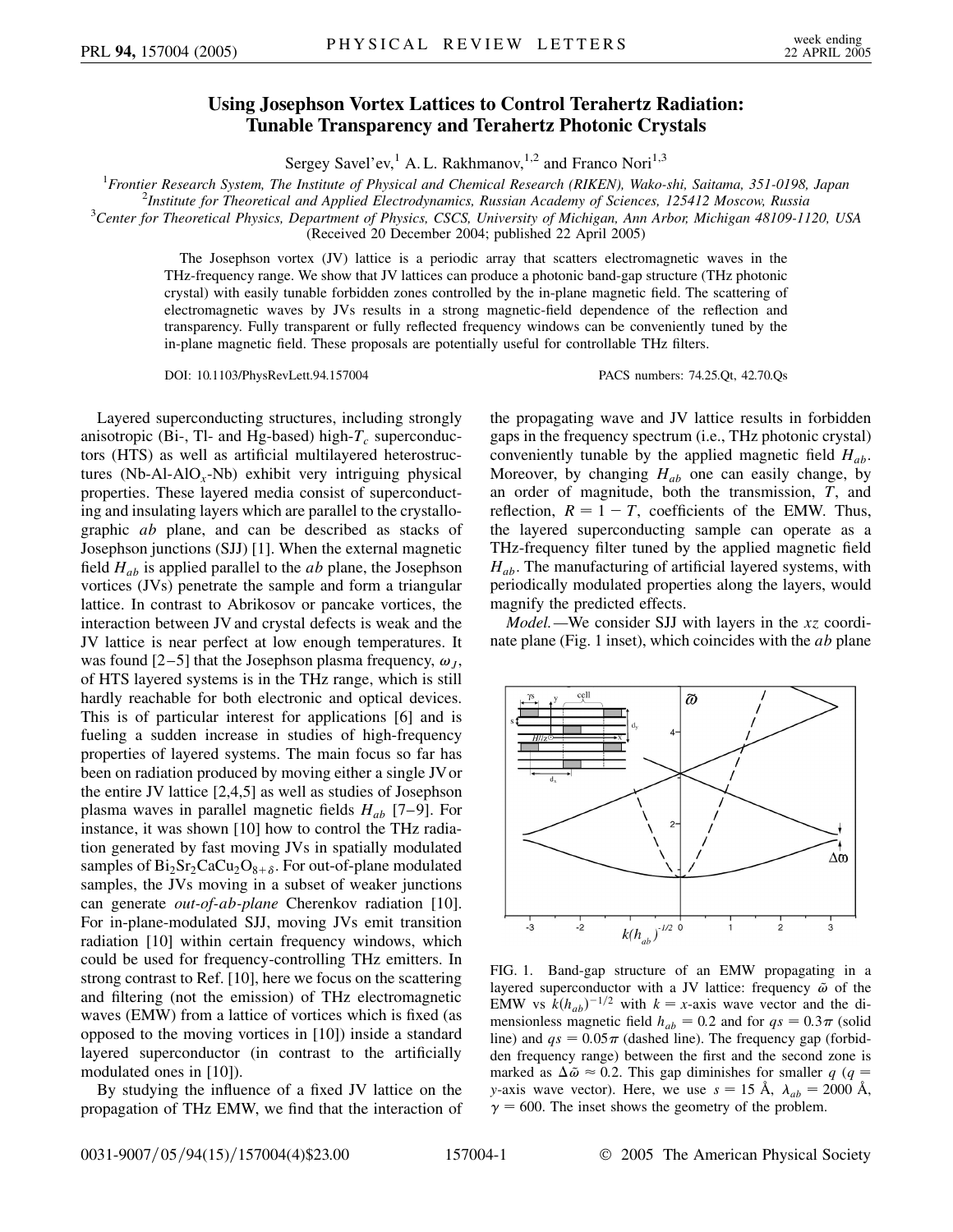for HTS and the *y* axis (along the *c* axis) across the layers. The in-plane field  $H_{ab}$  and, thus, the JVs are parallel to the *z* axis. The distance  $d_x$  between JVs in the lattice along the *x* direction is much larger than along the *y* direction, *dy*, and  $d_x/d_y = \gamma$ . Here  $\gamma$  is the anisotropy coefficient ( $\gamma =$ 300–600 for HTS). The gauge-invariant phase difference  $\varphi_n$  in SJJ can be described by the set of coupled sine-Gordon equations [11]

$$
\left(1 - \frac{\lambda_{ab}^2}{s^2} \partial_n^2\right) \left(\frac{\partial^2 \varphi_n}{\partial t^2} + \omega_j^2 \sin \varphi_n\right) - \frac{c^2}{\varepsilon} \frac{\partial^2 \varphi_n}{\partial x^2} = 0. \quad (1)
$$

Here  $\lambda_{ab}$  is the London penetration depth across the layers, and  $s$  is the interlayer distance  $(10-20 \text{ Å}$  for HTS), the operator  $\partial_n^2 f_n = f_{n+1} + f_{n-1} - 2f_n$ , *n* is the layer number,  $\varepsilon$  is the dielectric constant,  $\omega_J = \sqrt{8\pi \varepsilon s J_c/\hbar \varepsilon}$  is the Josephson plasma frequency, and  $J_c$  is the critical current density across the SJJ. We also neglect the relaxation term in Eq. (1), which is valid for samples thinner than the skin depth ( $\sim$  0.3 mm for Bi2212). For larger samples absorption of EMW has to be taken into account. However, the picture discussed below remains qualitatively correct, because the characteristic scale of the EMW decay is still much larger than the distance between JVs for the magnetic fields considered.

We consider the EMW  $\mathbf{H}(x, y, t) = \hat{\mathbf{z}}H_0(x) \times$  $\exp(iqy - i\omega t)$ , propagating through the sample, where  $\hat{\mathbf{z}}$ is the unit vector along *z* (i.e., EMW with the magnetic field along the direction of the JVs). We assume that the amplitude  $H_0$  is small compared to  $H_{ab}$  and the solution to Eq. (1) can be obtained perturbatively as  $\varphi_n = \varphi_n^0 + \varphi_n^1$ , where  $\varphi_n^0$  corresponds to the steady JV lattice and  $\varphi_n^1$  is related to propagating waves,  $|\varphi_n^0| \gg |\varphi_n^1|$ . For moderate magnetic fields, the steady-state solution can be approximated as a sum,  $\varphi_n^0 = \sum_m \varphi^0(x - x_{mn})$ , of solitons [12]  $\varphi_0 = \pi + 2\tan^{-1}(x/l_0)$ , where  $2l_0 = \gamma s$ . Here  $x_{mn}$  is the position of the *m*th JV in the *n*th layer. Below we assume that the JV lattice is fixed. Note that the JV lattice can be easily pinned by pancake vortices generated by a low outof-plane magnetic field (see, e.g., [13]).

Substituting  $\varphi^1(x, y, t) = \psi(x) \exp(iqy - i\omega t)$  into Eq. (1) and averaging over *y* for  $|q| < \pi/s$ , we derive in the linear approximation

$$
\psi''(\eta) - \kappa_0^2(q) [\tilde{\omega}_j^2(\eta) - \tilde{\omega}^2] \psi(\eta) = 0, \qquad (2)
$$

where the following dimensionless variables were introduced:  $\eta = x/\gamma s$ ,  $\tilde{\omega} = \omega/\omega_J$ ,  $\tilde{\omega}_J(\eta) = \omega_J(\eta)/\omega_J$ ,

$$
h_{ab} = \frac{\gamma s^2 H_{ab}}{2\phi_0}, \qquad \kappa_0^2(q) = \left(\frac{s}{\lambda_{ab}}\right)^2 (1 + q^2 \lambda_{ab}^2), \quad (3)
$$

where  $\phi_0$  is the flux quantum. When deriving Eqs. (2) and where  $\varphi_0$  is the flux quantum. when deriving Eqs. (2) and (3), we use the relations  $\lambda_c = c/\sqrt{\epsilon \omega_J}$  and  $\lambda_c/\lambda_{ab} = \gamma$ . The function  $\tilde{\omega}_J^2(\eta)$ :

$$
\tilde{\omega}_J^2(\eta) = \left\langle \sum_m \cos(\varphi_{nm}^0) \right\rangle_n, \tag{4}
$$

has a period  $d_x$  along the x direction, where  $\langle \ldots \rangle_n$  denotes an average over the layers [14]. The physical meaning of the modulation  $\tilde{\omega}_I(\eta)$  of the Josephson frequency is that the effective critical current of the layered medium becomes modulated due to the current suppression near the JV cores.

Equation (2) is an ordinary linear differential equation with a periodic coefficient. It can be solved numerically, or approximately by the WKB method. Alternatively, this equation has a Schrödinger equation form with a "potential"  $\tilde{\omega}_J^2(\eta)$ . For qualitative studies and estimates, one can approximate the dependence  $\tilde{\omega}_J^2(\eta)$  by an appropriate stepwise function:

$$
\tilde{\omega}_j^2(\eta) = 1 - \frac{3\sqrt{h_{ab}}}{2} \sum_m F\left(\eta - \frac{m}{\sqrt{h_{ab}}}\right),\tag{5}
$$

where  $F(\eta) = 1$  if  $|\eta| < 1$  and  $F = 0$  if  $|\eta| > 1$  and we use the relation  $2\phi_0/(d_x d_y) = H_{ab}$ . When deriving Eq. (5) we assume, as usual, that the core of each JV is  $\gamma s$  along the *x* direction and *s* (i.e., one layer) along the *y*- direction. Outside the cores  $cos(\varphi_{mn}^0) = 1$ , while inside the cores (shadowed regions in Fig. 1 inset)  $cos(\varphi_{mn}^0) = -1/2$ . The second order equation (2) requires the continuity of both  $\psi(\eta)$  and  $\psi'(\eta)$  in the sample.

*Band-gap structure.*—Forbidden zones in the  $\omega(k)$  dependence, or so-called ''photonic crystal'' [15], can occur when the EMW propagates through a periodically modulated structure, e.g., through the JV lattice. The dimensionlated structure, e.g., through the JV lattice. The dimension-<br>less spatial period of the structure is  $1/\sqrt{h_{ab}}$ . Following the usual band-theory approach, we obtain the solution of Eq. (2) in the form of the Bloch wave  $\psi(x) = u(x, k) \times$  $exp(ikx)$ , where  $u(x, k)$  is a periodic function with the  $\exp(i k x)$ , where  $u(x, k)$  is a periodic function with the period  $1/\sqrt{h_{ab}}$  and the dimensionless wave vector *k* is in period  $1/\sqrt{n_{ab}}$  and the dimensionless wave vector  $\kappa$  is in the first Brillouin zone,  $-\pi\sqrt{h_{ab}} < k < \pi\sqrt{h_{ab}}$ . The solution of the linear Eq. (2) within one elementary cell *j* (inset in Fig. 1) is a sum of exponential terms multiplied by constants  $C_i$ . Using the continuity of  $\psi$  and  $\psi'$  at the discontinuities of  $\tilde{\omega}(\eta)$ , and the periodicity of these functions, we obtain a set of homogeneous linear equations for *Cj*. The nontrivial solution of these equations exists only if the determinant of the set of equations is zero. Then, after straightforward algebra, we obtain the dispersion equation for  $\omega(k)$  in the form

$$
\cos(\kappa_1 b)\cos(\kappa_2) - \frac{\kappa_1^2 + \kappa_2^2}{2\kappa_1 \kappa_2} \sin(\kappa_1 b)\sin(\kappa_2)
$$
  
=  $\cos[k(b+1)],$  (6)

where  $b = 1/\sqrt{h_{ab}} - 1$  and

$$
\kappa_1 = \kappa_0 (\tilde{\omega}^2 - 1)^{1/2}, \qquad \kappa_2 = \kappa_0 \left( \tilde{\omega}^2 + \frac{3}{2} \sqrt{h_{ab}} - 1 \right)^{1/2}.
$$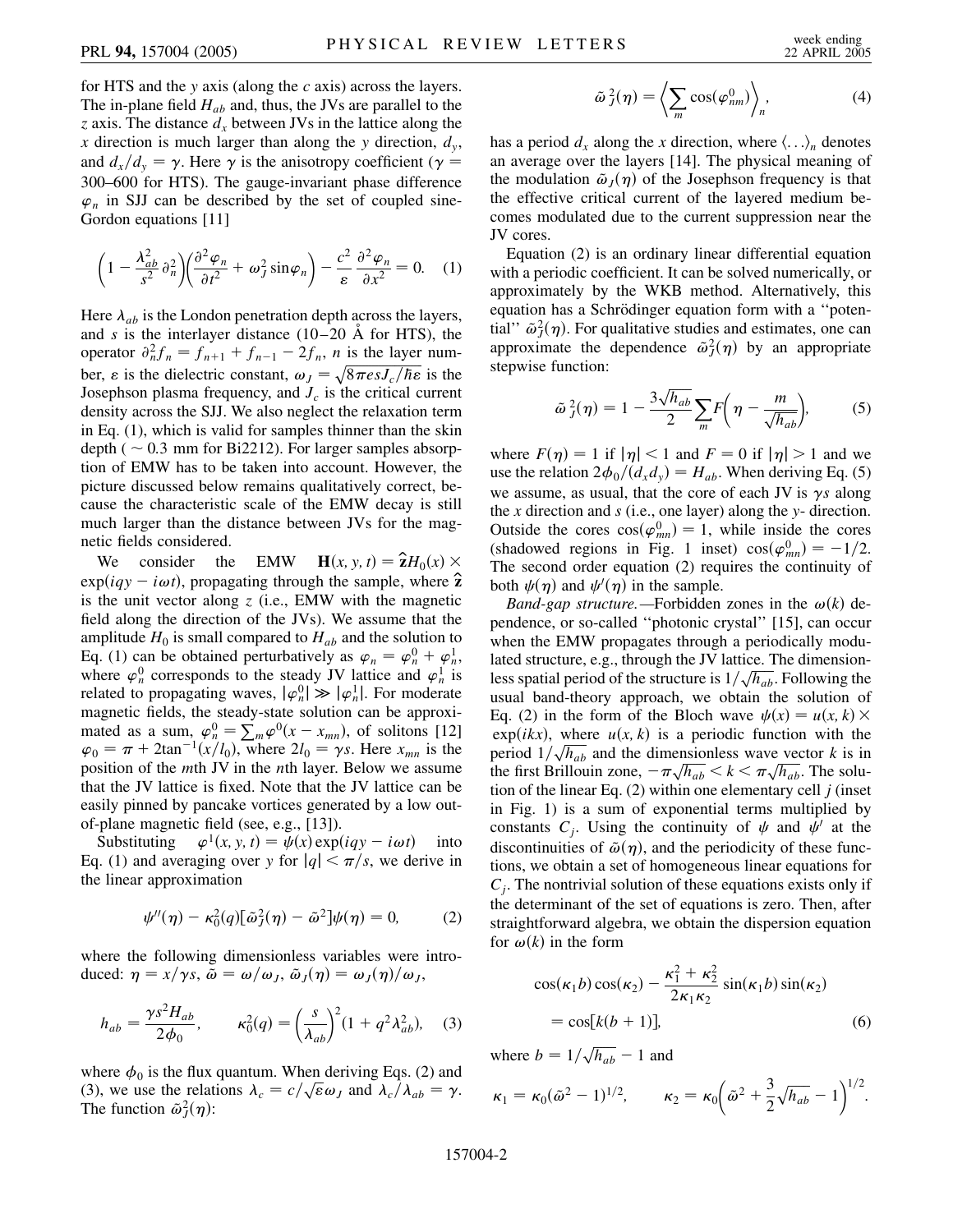In Fig. 1 the dependence  $\tilde{\omega}(k)$  is shown for two different wave vectors *q*. The ratio  $s/\lambda_{ab}$  is small and the most pronounced effect occurs at high *q* when  $q \gg \lambda_{ab}$  and  $\kappa_0 = qs$ . The value of  $\Delta \tilde{\omega}$  is gradually suppressed when decreasing *Hab* and decays fast when *q* decreases or the frequency increases.

*Tunable transparency.—*The THz photonic crystal discussed above indicates that the JV lattice can significantly affect the transparency of the medium. Here we calculate the transmission and reflection coefficients for the EMW emitted by some internal source [inset in Fig. 2(a)], e.g., by the moving JVs. The solution of Eq. (2) for the *j*th cell of the magnetic structure can be expressed in the vector form  $\vec{\psi}_{\alpha}^{j} = \{C_{1\alpha}^{j} \exp(i\kappa_{\alpha}x); C_{2\alpha}^{j} \exp(-i\kappa_{\alpha}x)\}, \text{ where } \alpha = 1, 2$ and  $C_{i\alpha}^j$  are constants. This is not a periodic solution and we need to impose the continuity of  $\psi$  and  $\psi'$  at any discontinuity of the function  $\tilde{\omega}^2(\eta)$ . As a result, we obtain a set of linear equations relating  $\vec{\psi}_{\alpha}^{j-1}$  and  $\vec{\psi}_{\alpha}^{j}$ . The solution of these equations can be presented in a symbolic form  $\vec{\psi}_{\alpha}^{j} = \hat{L} \vec{\psi}_{\alpha}^{j-1}$ , where  $\hat{L}$  is a 2 × 2 matrix. Then, we use a linear nondegenerate transformation  $\hat{G}$  that diagonalizes  $\hat{L}$ .



FIG. 2. Internal reflection: EMWs emitted (by a moving JV) inside a sample (inset) reflect back with intensity  $R = |r|^2$  and transmit with intensity  $T = |\tau|^2 = 1 - R$ . The reflection coefficient *R* vs the EMW frequency  $\tilde{\omega}$  for a sample with length  $l =$ 100 $\gamma$ *s*; (a) for  $h_{ab} = 0.2$ ,  $qs = 0.3\pi$ , and (b) for  $qs = 0.05\pi$ ,  $h_{ab} = 0.2$  (diamond),  $h_{ab} = 0.05$  (open circles),  $h_{ab} = 0$  (solid circles). Other parameters are the same as in Fig. 1.

By applying *N* times such a procedure, we find the linear transformation

$$
\vec{\psi}_{\alpha}^{N} = \hat{G}^{-1} (\hat{G} \hat{L} \hat{G}^{-1})^{N} \hat{G} \vec{\psi}_{\alpha}^{0}
$$
 (7)

that propagates the solution from the zeroth to *N*th elementary cell.

Here we only consider the case of frequencies higher than the plasma frequency. We denote the amplitude of the incident wave  $C_{11}^0$  as 1, the amplitude of the reflected wave  $C_{12}^0 = r$ , and the amplitude of the transmitted wave  $C_{11}^N$  as  $\tau$  [Fig. 2(a) inset]. Using Eq. (7) we obtain two linear equations for two independent variables,  $r$  and  $\tau$ , since  $C_{12}^N = 0$ . By solving these equations, we find

$$
r = \beta_2 \frac{M_2^N - M_1^N}{M_1^N - \beta_2 \beta_1 M_2^N},
$$
\n(8)

where

$$
M_{1,2} = \left[ \cos \kappa_2 (b-1) \pm i \frac{\kappa_1^2 + \kappa_2^2}{2\kappa_1 \kappa_2} \sin \kappa_2 (b-1) \right] e^{\mp i(b-1)\kappa_1}
$$
  
\n
$$
\beta_{1,2} = \pm \frac{M_2 - M_1 + \sqrt{(M_2 - M_1)^2 + 4L_1L_2}}{2L_{1,2}}
$$
  
\n
$$
L_{1,2} = \pm i \frac{\kappa_1^2 - \kappa_2^2}{2\kappa_1 \kappa_2} \sin \kappa_2 (b-1) e^{\pm i(b-1)\kappa_1}.
$$
\n(9)

The frequency dependence of the reflection coefficient  $R = |r|^2$  is shown in Fig. 2 for different magnetic fields  $H_{ab}$  and *y*-axis wave vectors *q*. The transparency (transmission *T*) of the crystal increases when increasing the frequency  $\tilde{\omega}_J$  and when decreasing either the sample if its *l* =  $\gamma sN/\sqrt{h_{ab}}$  or *H<sub>ab</sub>*, due to the decrease of the number of scattering layers. The frequency dependence of the reflection  $R$  or transmission  $T$  coefficients is much more interesting for large *q*, when the interaction of the EMW and the JVs becomes stronger. In this case, the oscillations in the frequency dependence of  $R(\omega)$  and  $T(\omega) = |\tau|^2$  are obtained due to the interference of the transmitting and reflecting waves[16]. Moreover, close to the forbidden frequency zones, the dependence of *R* and *T* versus  $\omega$  has several characteristic deep and narrow peaks. At  $q = 0$  the corresponding functions are monotonous. Varying the applied magnetic field *Hab* tunes the reflection at a given frequency from 0 to 1. In a long sample this tuning remains significant even at small *q*, due to cumulative effect of a large number of weak scatterers.

Now we consider an incident wave propagating from the vacuum through the sample along the *ab* planes. In this case the value of *qs* is small for THz-range radiation since in vacuum  $k^2 + q^2 = \omega^2/c^2$ , while *s* is in the nanometer range. For  $\omega/2\pi = 1$  THz and  $s = 2$  nm we find the estimate  $qs \leq 4.19 \times 10^{-5}$ . Assuming below  $q = 0$  and using the well-known relations between the phase  $\varphi$  and electromagnetic field, one can find  $H = -\phi_0 \varphi'(x)/2\pi s$ , and  $E_y = i\omega \phi_0 \varphi(x)/2\pi sc$ . Then imposing the continuity